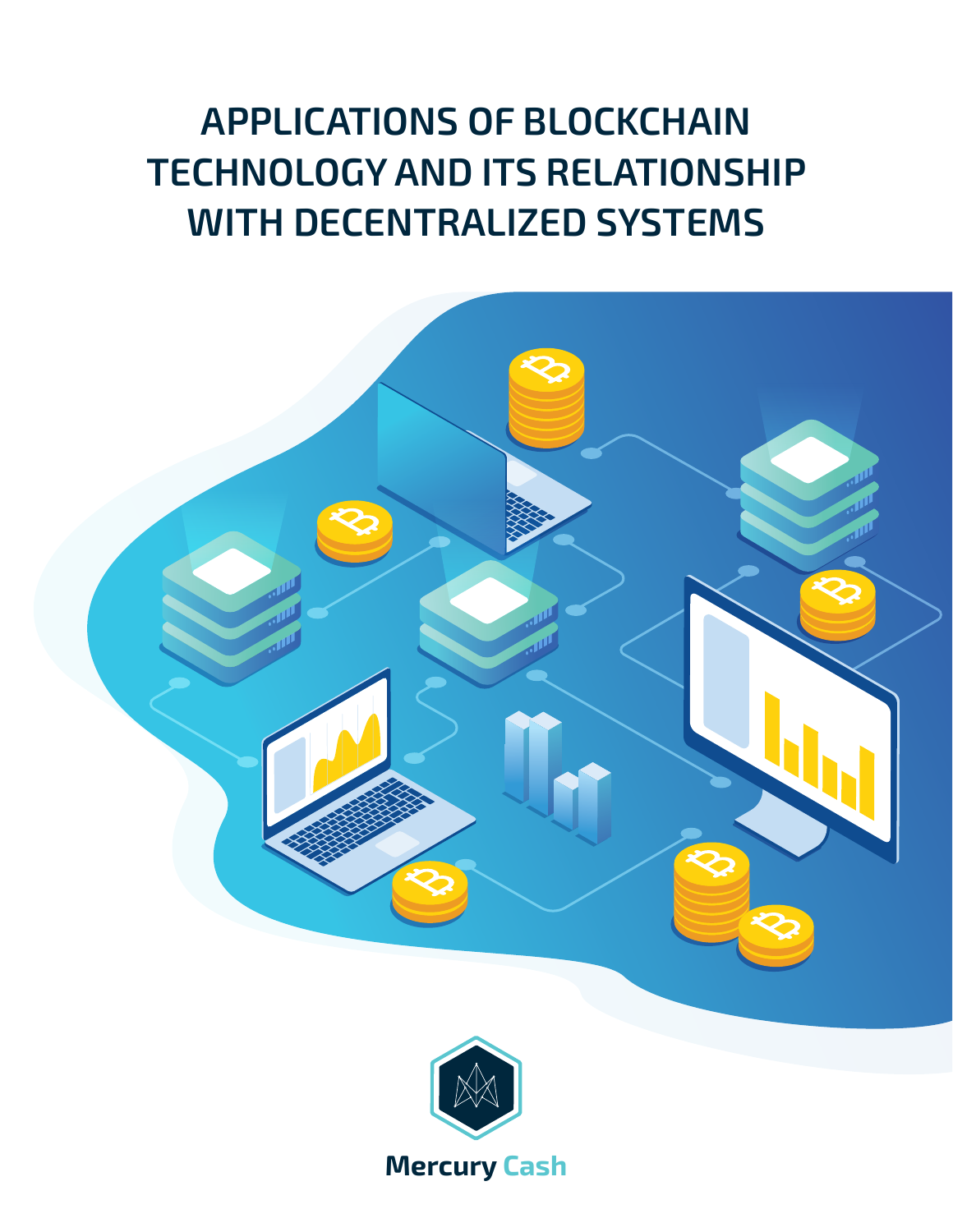*A Blockchain, as the name implies, is a chain of blocks that contain information and that are intertwined with each other. The term has become popular thanks to Bitcoin technology, but the truth is that the application of blockchain technology could work for other things like the implementation of digital notaries, the collection of taxes and even the control of medical records.*

# *How does the blockchain work?*

For a blockchain to work there must be blocks with certain specific content: own hash, hash of the previous block and transaction data. That is, if a person A wants to send a transfer to a person B, in the block of that transaction will be the hash of that block, the data of the person A, the amount of the transaction and the data of the person B.

When person B is going to make a new transaction, another block will be generated that will have its own hash as an identifier, but it will also have the hash of the first, that is, the block that was generated when person A made the first transfer. Each hash is unique and could be compared with a fingerprint, this is what makes the use of this technology so safe.



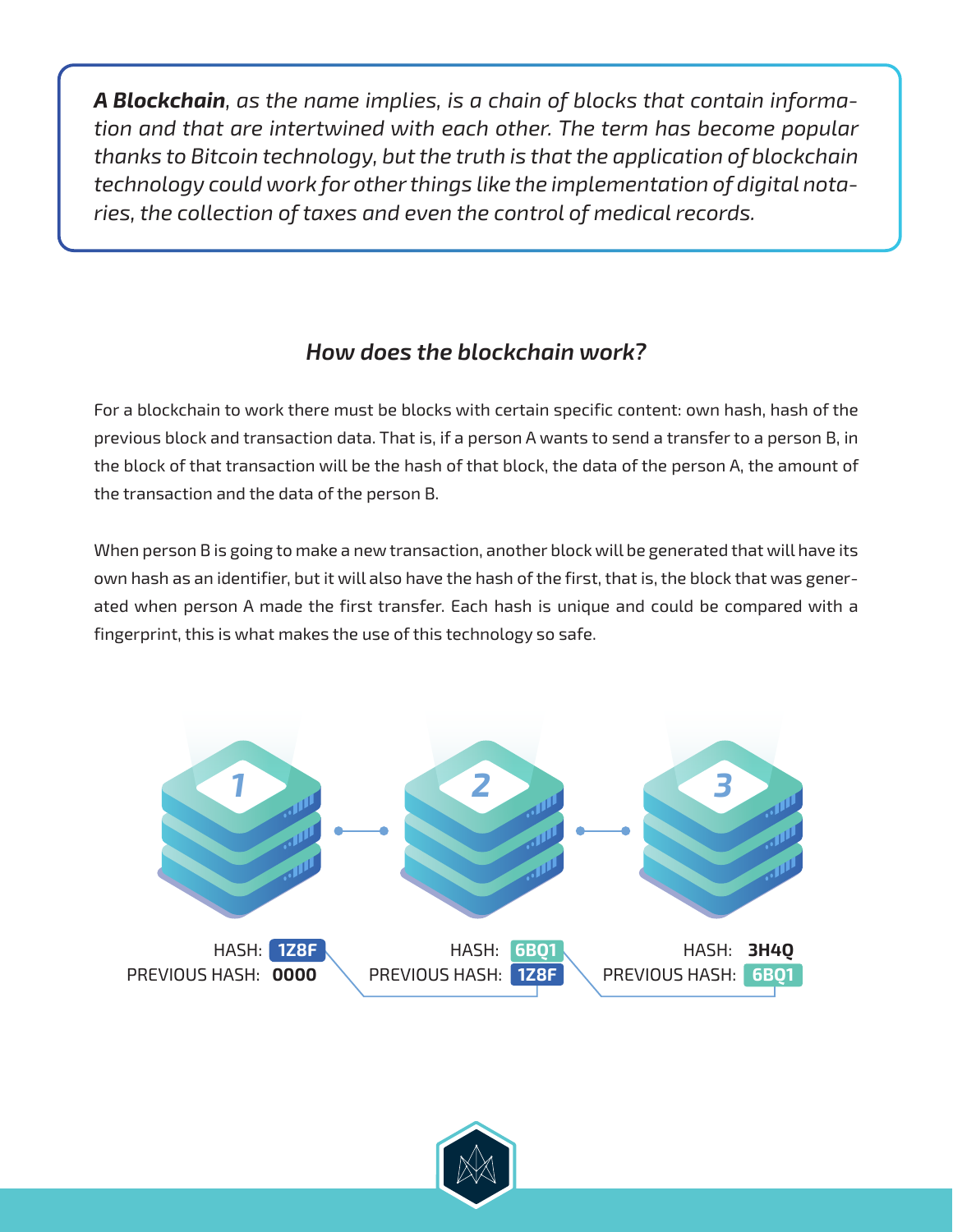# *Types of blockchain technology*

Perhaps few people know that there is more than one type of blockchain technology, and if there is one, depending on its application and level of privacy, it can be divided into 4 types that are grouped into two main categories: private and public, according to the levels of access to the stored data.

Thus, within each of the categories you can find two types of blockchain, according to their capacity to generate blocks: without permits and with permits, where you can differentiate them by not having restrictions for the generation of new blocks in the chain in the first case, that is, transactions can be carried out without limits where even rewards in digital assets are offered to users who want to stay online.

On the other hand, those with permissions are a little more restricted and in them there are administrators or owners of the network who must give permission to other users to access it and make new transactions within the blockchain. This is the type of technology that is being tested by banks and financial institutions, however it is the least common so far.

### *What applications can the blockchain technology have?*

The blockchain technology allows registering any value that can be expressed digitally: property titles, contracts, birth certificates, votes, financial accounts, etc. all this more quickly, safely and transparently. Its application began being economic, but as new systems based on blockchain are developed, it will mean a great advance at a social and cultural level. Here are some examples:

-Smart contracts, there are several industries that can benefit from this technology, for example in the case of commercial airlines and travel insurance can make smart contracts with the ability to self-execute without intermediaries, for example, if a passenger has a ticket or Airline ticket with reimbursement insurance and finally do not board your flight, you will directly receive the amount agreed in the contract with your insurer because there is a smart contract. This system reduces costs, speeds up the procedure and generates a totally satisfactory user experience.

-Energy industry, the blockchain is expected to become the great ally of the energy industry, since it could make possible the purchase of energy point to point. In the United Kingdom, the Electron company aims to develop the renewable industry with the blockchain to make it more efficient and flexible.

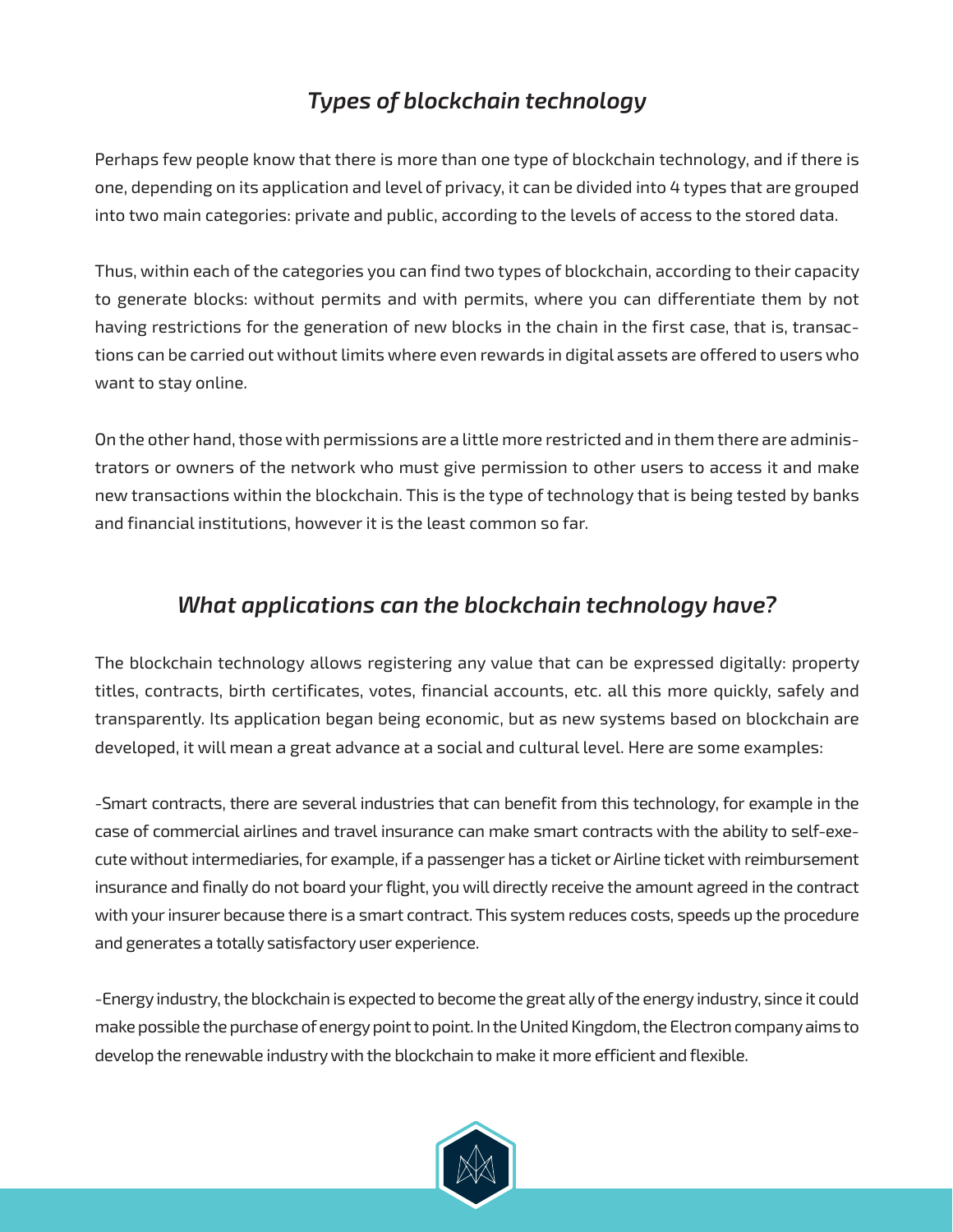-Recolection of donations and funds in non-governmental organizations, in this case the blockchain can offer non-governmental organizations a more secure and transparent donation system, for example donors could track their donations and know how their contributions are being used.

#### *Decentralized systems and their relation to the blockchain*

Distributed financial systems are the current basis of blockchain and cryptocurrency technologies: they are the same users or owners of digital money who exchange their funds among themselves, however to understand what the true advantages of a distributed financial system are, we will first explain in What are the centralized and decentralized financial systems?

# *What are centralized systems?*

A centralized system, as the name implies, is one in which a single person directs, analyzes and makes decisions in the middle of a set (financial or not). It has certain advantages when it does not speak of financial systems, but the fact of delegating all the responsibility to a single person (or a single group) tends to complicate the processes and make them slower, especially when dealing with large volumes of transactions and transactions.

In the case of talking about networks, there would be a very important feature to highlight: the nodes or central information points. In this case, each link of the network that forms would have to communicate with something that would be like a peripheral node that receives and processes part of the information. However, this peripheral node is not the one who makes the final decision. Everything must be communicated to a main (or central) node who will be the one who sends the definitive answer, be it the approval or the denial of a transaction.

An example with which we could better understand a centralized system is a bank. In the banks everything is handled in a main office and although there are different branches to which people go to deposit their money, in the end everything goes to a vault or central account and it is from the main office where they approve or deny transactions. Obviously this happens almost immediately thanks to the use of technology, for which a client of the bank does not have to wait for hours to receive the approval of his transaction but waits for the system to report a response. However, if the system in the main office fails, the rest of the branches could not operate since they would not have where to consult the information.

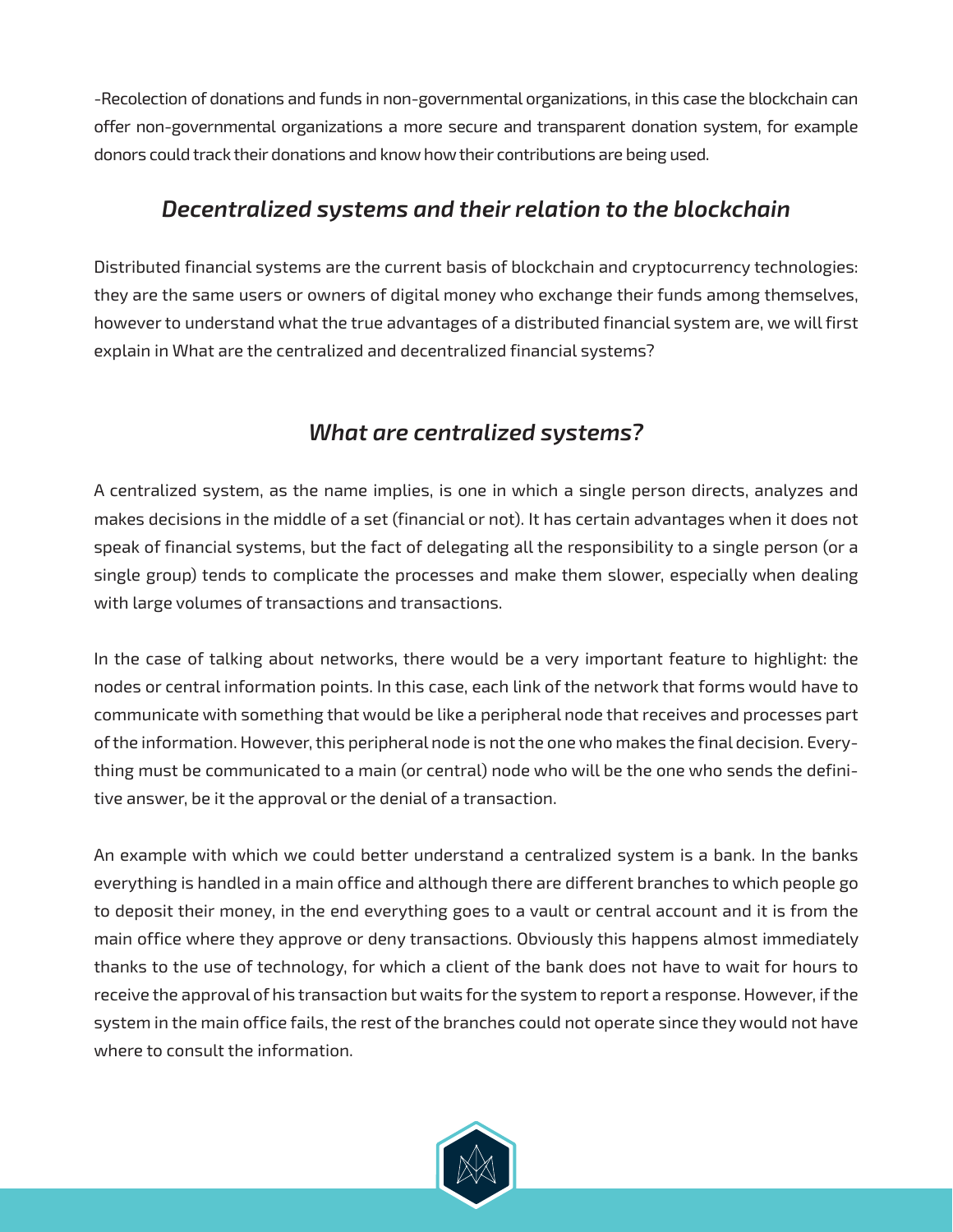# *Decentralized systems: a step beyond centralization*

While it is true that centralized systems have some advantages, such as allowing absolute control over everything that happens in the network or in the financial system, they do not turn out to be the most efficient because, depending on only one person, the organization or central node, if it were to fail the entire network could collapse.

In a decentralized network there is an "advance" with respect to the centralized ones. In them there are also peripheral nodes, but these do not require a central node for decision making. That is, there is no longer a need to go through a central node to be able to make transactions or to communicate between nodes. The decision making is divided into peripheral nodes that are able to distribute the information to the rest of the links in the chain and allow communication between them.

To put an easy example of a decentralized system are the franchises: all belong to the same company, follow the same guidelines, there are fundamental things that can't change such as logos or the name of the company, but each of them he manages his own staff and is responsible for managing his income or losses. In this system model, if one of the franchises fails, the safest thing is that it does not affect any of the franchises around it, but it will affect customers who were already used to benefitting from their products or services.

# *Distributed systems, the passage of the future*

Faced with the problems that could be reported with centralized and decentralized systems, a new model emerges: distributed systems. Here there is a noticeable improvement and that there are no nodes, all transactions are p2p, that is, from person to person, without having to go to a third party to operate.

An easy example to understand a distributed system is what in ancient times was called "barter". The financial operations were carried out directly from person to person, without having to go through a third party. If one farmer sowed potatoes, another raised pigs and another planted rice, the one who planted potatoes could exchange them for pork or rice with the other farmers, without having to go through a market where their products were offered and stay with a commission for "Help" them in the exchange process.